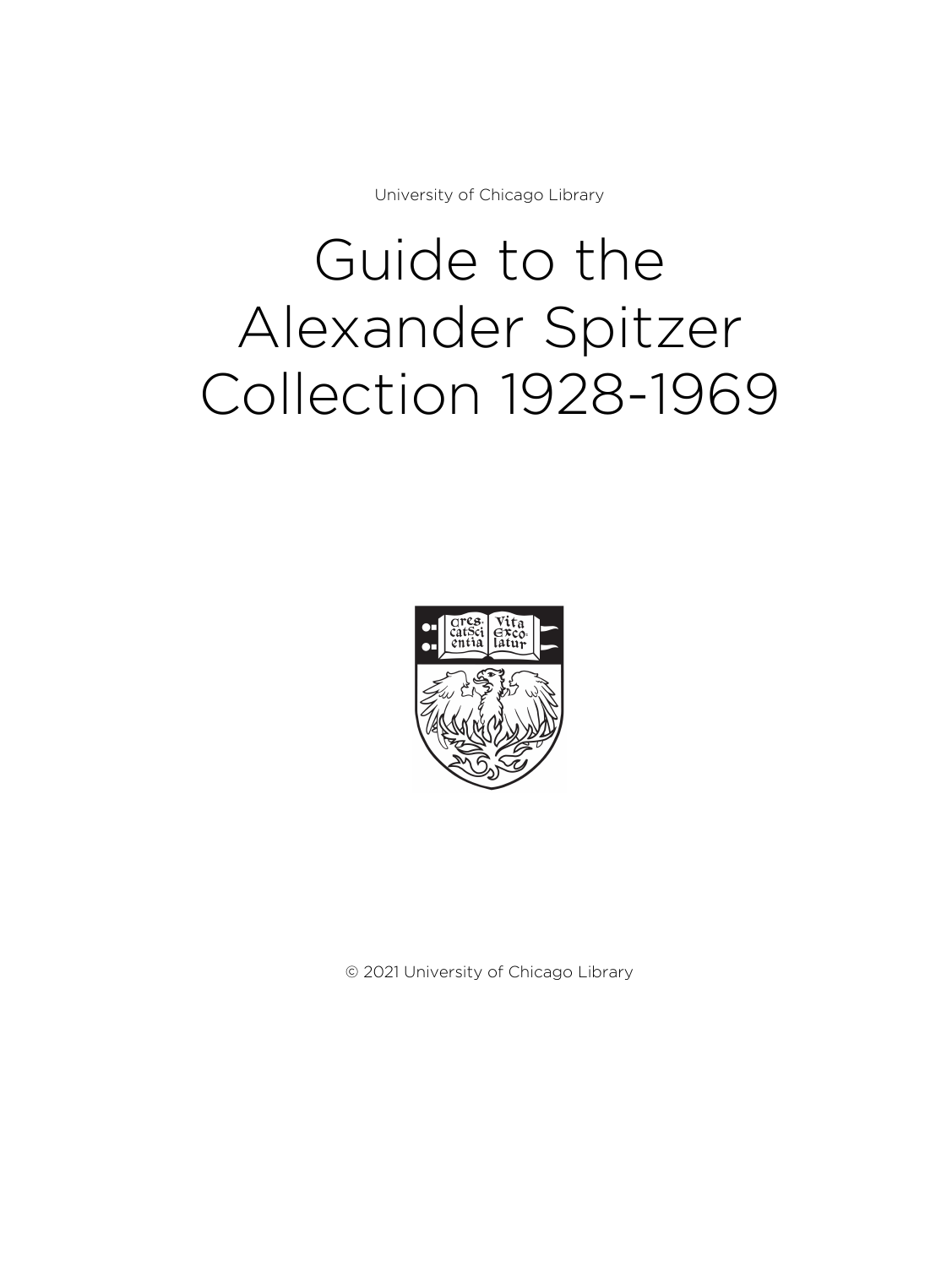# **Table of Contents**

| 3 |
|---|
| 3 |
| 3 |
| 3 |
| 3 |
| 3 |
|   |
|   |
|   |
|   |
|   |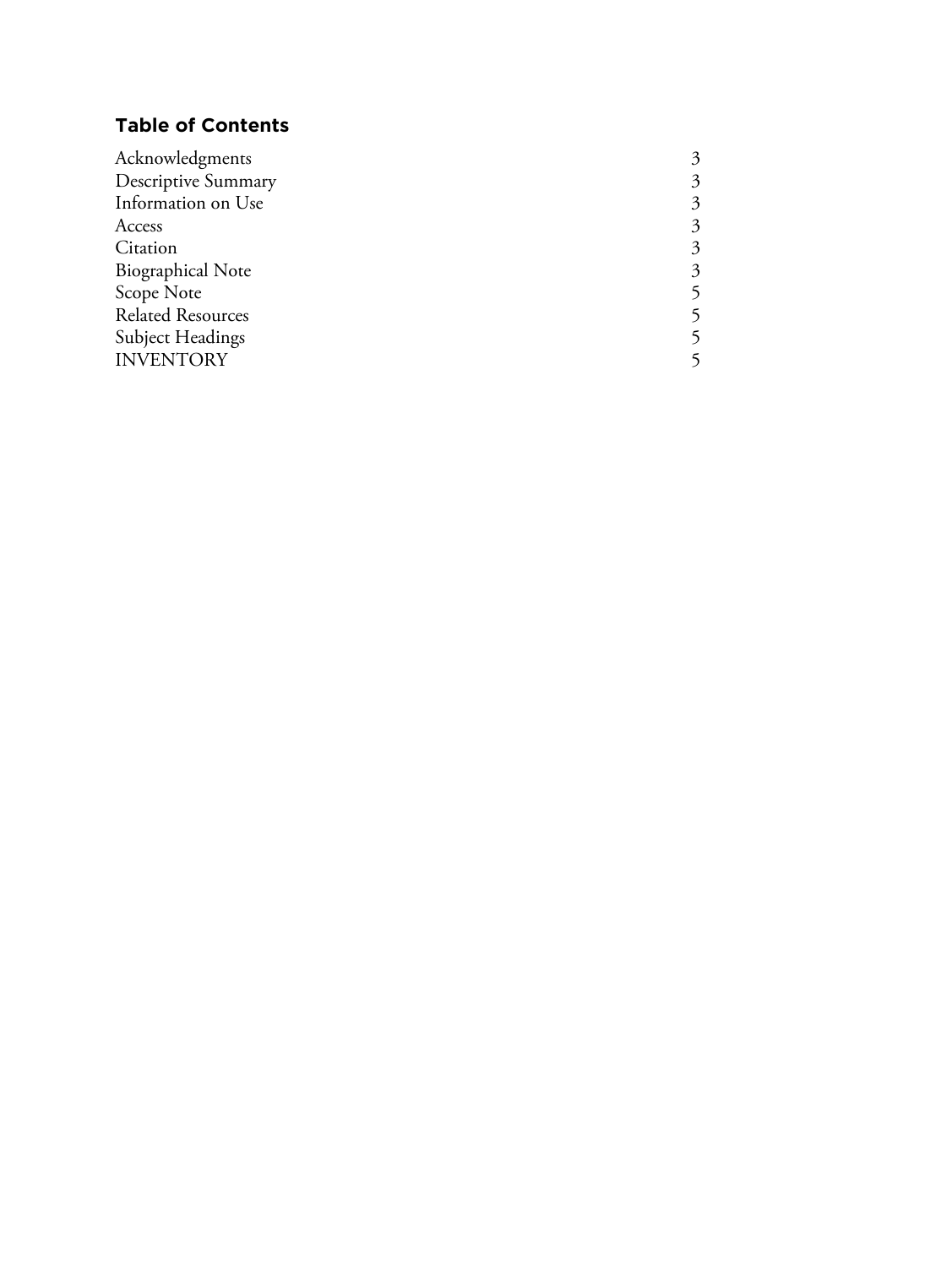## **Descriptive Summary**

| <b>Identifier</b> | <b>ICU.SPCL.SPITZERA</b>                                                                                                                                                                                                                                                                                                                                                                                                                                                                                                                                                                                                                                                                                                                                                                                                                                              |
|-------------------|-----------------------------------------------------------------------------------------------------------------------------------------------------------------------------------------------------------------------------------------------------------------------------------------------------------------------------------------------------------------------------------------------------------------------------------------------------------------------------------------------------------------------------------------------------------------------------------------------------------------------------------------------------------------------------------------------------------------------------------------------------------------------------------------------------------------------------------------------------------------------|
| <b>Title</b>      | Spitzer, Alexander. Collection                                                                                                                                                                                                                                                                                                                                                                                                                                                                                                                                                                                                                                                                                                                                                                                                                                        |
| <b>Date</b>       | 1928-1969                                                                                                                                                                                                                                                                                                                                                                                                                                                                                                                                                                                                                                                                                                                                                                                                                                                             |
| <b>Size</b>       | .25 linear feet (1 box)                                                                                                                                                                                                                                                                                                                                                                                                                                                                                                                                                                                                                                                                                                                                                                                                                                               |
| <b>Repository</b> | Hanna Holborn Gray Special Collections Research Center<br>University of Chicago Library<br>1100 East 57th Street<br>Chicago, Illinois 60637 U.S.A.                                                                                                                                                                                                                                                                                                                                                                                                                                                                                                                                                                                                                                                                                                                    |
| <b>Abstract</b>   | Dr. Alexander Spitzer (b. October 22, 1868, d. January 16, 1943) was a<br>scientist and physician who specialized in several fields, including anatomy,<br>neurology, and pathology, and developed a phylogenetic theory of the<br>abnormal development of human hearts. In the final years of his scientific<br>career, he worked on a book that presents his theory in detail and responds<br>to its critics. Due to his dismissal by the Nazi regime from his position at the<br>University of Vienna and his deportation to a concentration camp, Spitzer's<br>book remained unpublished. The collection includes the entire manuscript of<br>the book, the manuscript of another book that grew out of the second part of<br>the former, corrections for certain sections, and correspondence documenting<br>the subsequent possessors of Spitzer's manuscripts. |

# **Acknowledgments**

The Alexander Spitzer Collection was processed and preserved with the generous support of the Klotz Endowment.

## **Information on Use**

# **Access**

The collection is open for research.

# **Citation**

When quoting material from this collection, the preferred citation is: Spitzer, Alexander. Collection, [Box #, Folder #], Hanna Holborn Gray Special Collections Research Center, University of Chicago Library.

# **Biographical Note**

Dr. Alexander Spitzer was born on October 22, 1868 in Miskolc, Hungary. He studied medicine at the University of Vienna and graduated in 1892 with a doctor of medicine degree.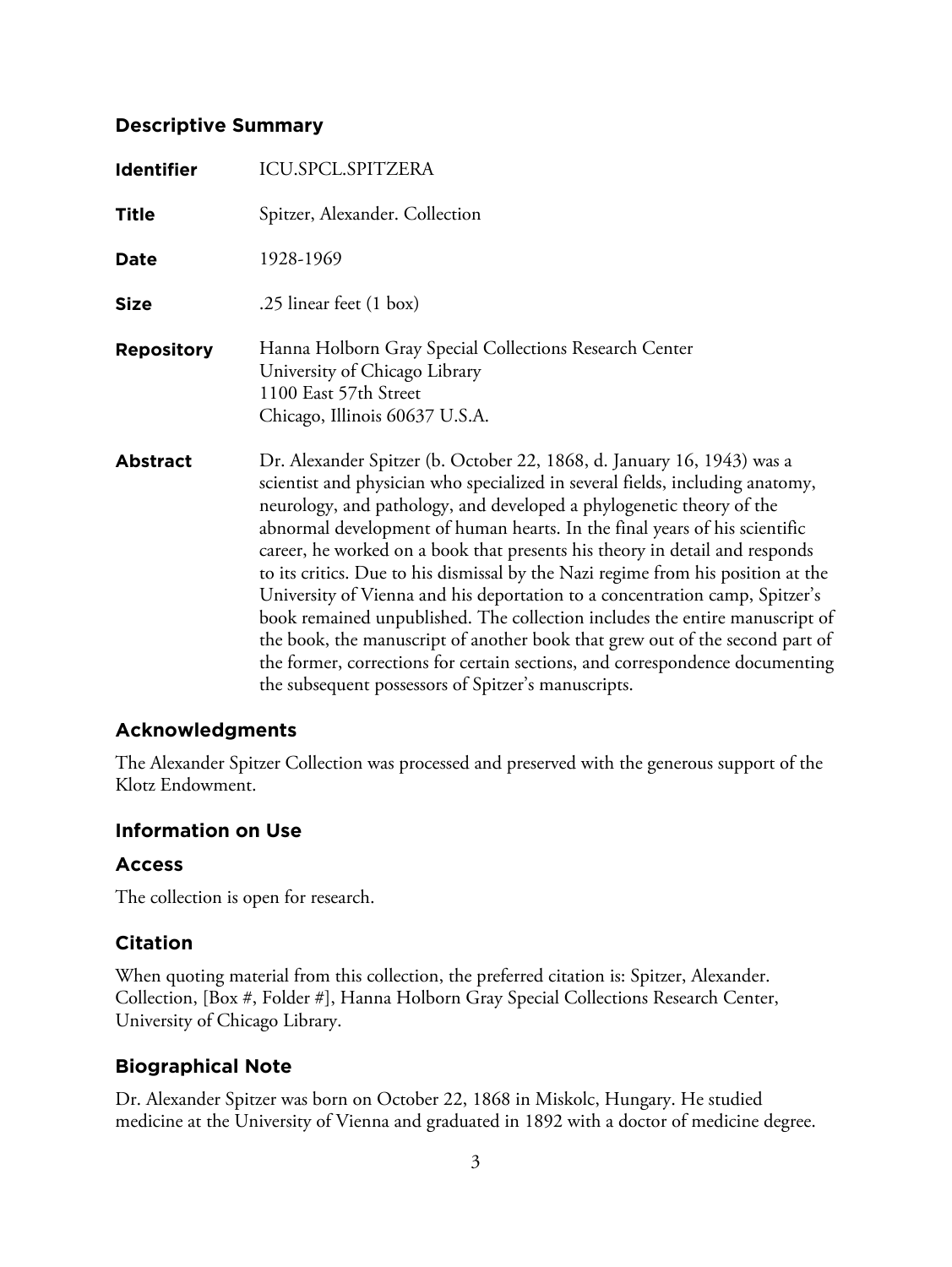Following graduation, he worked in affiliation to Richard von Krafft-Ebing's psychiatry clinic, H. Obersteiner's Neurology Institute, and S. Exner's Physiology Institute. While he preferred to pursue his scientific investigations independently, relying on a moderate inherited fortune, the inflation of World War I forced him to assume teaching positions. In 1914, Spitzer became an assistant to Julius Tandler at the University of Vienna's Anatomy Institute. In 1919, he earned his habilitation in anatomy and became an assistant under Otto Marburg at the Neurology Institute of the University of Vienna, which he continued until 1933. During this position, in 1924, he was named Extraordinary Professor for the Anatomy and Pathology of the Nervous System.

In the early stages of his career, Spitzer's interests were focused on neurology and psychiatry. After the time he spent with Tandler, he developed an interest in circulation, which guided him towards investigating the ontogenetic and phylogenetic development of the human heart. From there, Spitzer researched in more detail the abnormal development of the heart in transposition of the arterial trunks. He published numerous articles on the subject throughout his later career.

He was persecuted by the Nazis and in 1938 expelled from his position at the University of Vienna. It must be around this time and under difficult conditions that he completed the manuscript of the monograph "Die Transposition und Inversion des Herzens im Lichte der phylogenetischen Theorie (The Transposition and Inversion of Hearts in Light of the Phylogenetic Theory)," presenting his whole theory, together with a separate manuscript that responds to his critics, "Beiträge zur Kritik der phylogenetischen und ontogenetischen Transpositonstheorie (Articles on the Critique of the Phylogenetic and Ontogenetic Transposition Theory)."

In 1942, Spitzer was deported by the Nazis to the concentration camp in Theresienstadt (Terezín, in today's Czechia). He had already been suffering from heart disease at that advanced age. He died on January 16, 1943. The cause of his death is identified by the physicians in the concentration camp as myocardial degeneration.

Spitzer's manuscript presents the fullest version of his theory and includes numerous illustrations (of which only a few are in the collection). The latest work he cites in the book is from 1937, thus enabling the dating of the manuscript from 1937-1942. The second part of the book responds to the critics of Spitzer's theory. Spitzer later decided to develop this part as a separate book, which is also included in the collection.

Spitzer's notes on the documents show that he created multiple copies of both books, prepared them for publication by adding guiding notes to typesetters, and associated the copies with certain places (such as USA and Switzerland). It is likely that he intended to send the works to different places for publication. The manuscripts seem to have entered the possession of Dr. Emil Schwarz (1865-1955) who had been a physician at the University of Vienna and later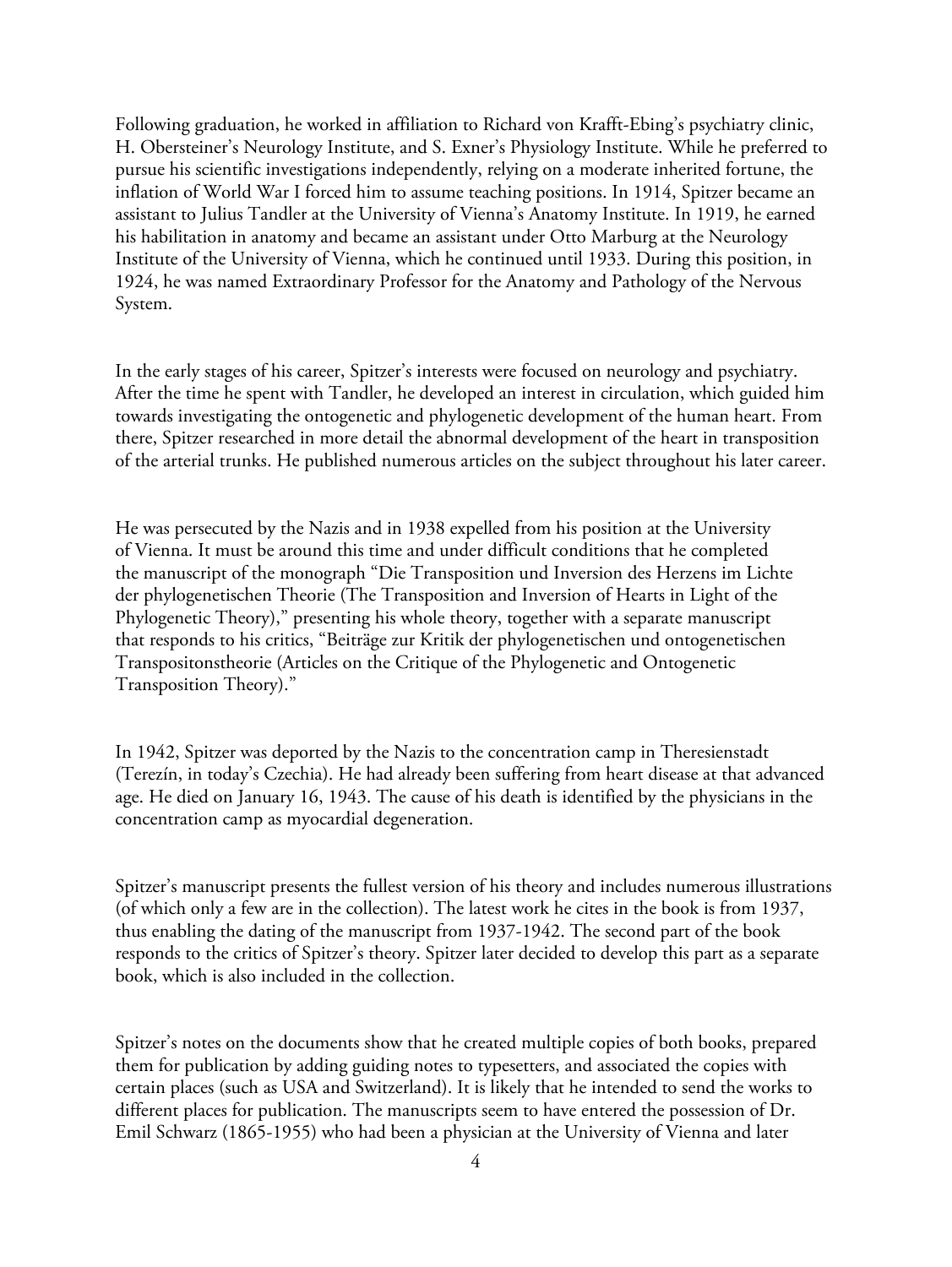immigrated to the U.S. to escape Nazi persecution. In Schwarz's words, the manuscript was committed to his care "after a complicated journey." Schwarz then entrusted the manuscript to the custody of Dr. Richard Langendorf, who also escaped Nazi persecution, immigrated to the U.S., and worked at Michael Reese Hospital in Chicago together with Schwarz. Eventually, in 1969, Langendorf handed the manuscript to Dr. Maurice Lev (1909-1994), a prominent heart disease specialist.

Already in 1951, Maurice Lev, together with Dr. Aloysius Vass, had published a book that consists of an English translation of Spitzer's 1923 article on the phylogenetic theory of malformed hearts and an analysis of the theory (under the title "The Architecture of Normal and Malformed Hearts: a Phylogenetic Theory of Their Development"). In the introduction, Lev reveals the existence of "an unpublished manuscript summarizing [Spitzer's] whole theory" and informs that "[t]his is now being translated by the authors and will be published […] in the near future." Apparently, this was not accomplished and Spitzer's final work remained in manuscript form.

# **Scope Note**

The collection consists of two book manuscripts, illustrations to be inserted in the published book, separate copies of certain sections from the manuscripts intended for corrections, a print copy of an article to which Spitzer contributed, and a correspondence between the later possessors of the manuscripts Schwarz, Langendorf, and Lev. They are organized according to an estimated chronological order.

Folder 2 consists of the complete manuscript of Spitzer's book that presents his theory. He labeled this copy as "f-Original" and as publishable, and noted that a copy of this version (Kopie f) is in the USA but not corrected, thus not ready for publication. Folders 3-7 contain documents related to this book, such as a limited number of the illustrations to be inserted in the book, and separate sections to be used for corrections. Spitzer attached notes to each of these sections as to where they should be used. Folder 8 consists of the second book that was, as Spitzer noted, originally intended as the second part of the first book. Folder 9 contains a copy of the introduction to the second book, intended for "control" and not "publication."

# **Related Resources**

# **Subject Headings**

- Spitzer, Alexander
- Medicine
- History of Medicine
- Congenital heart disease
- World War II

# **INVENTORY**

**Box 1**